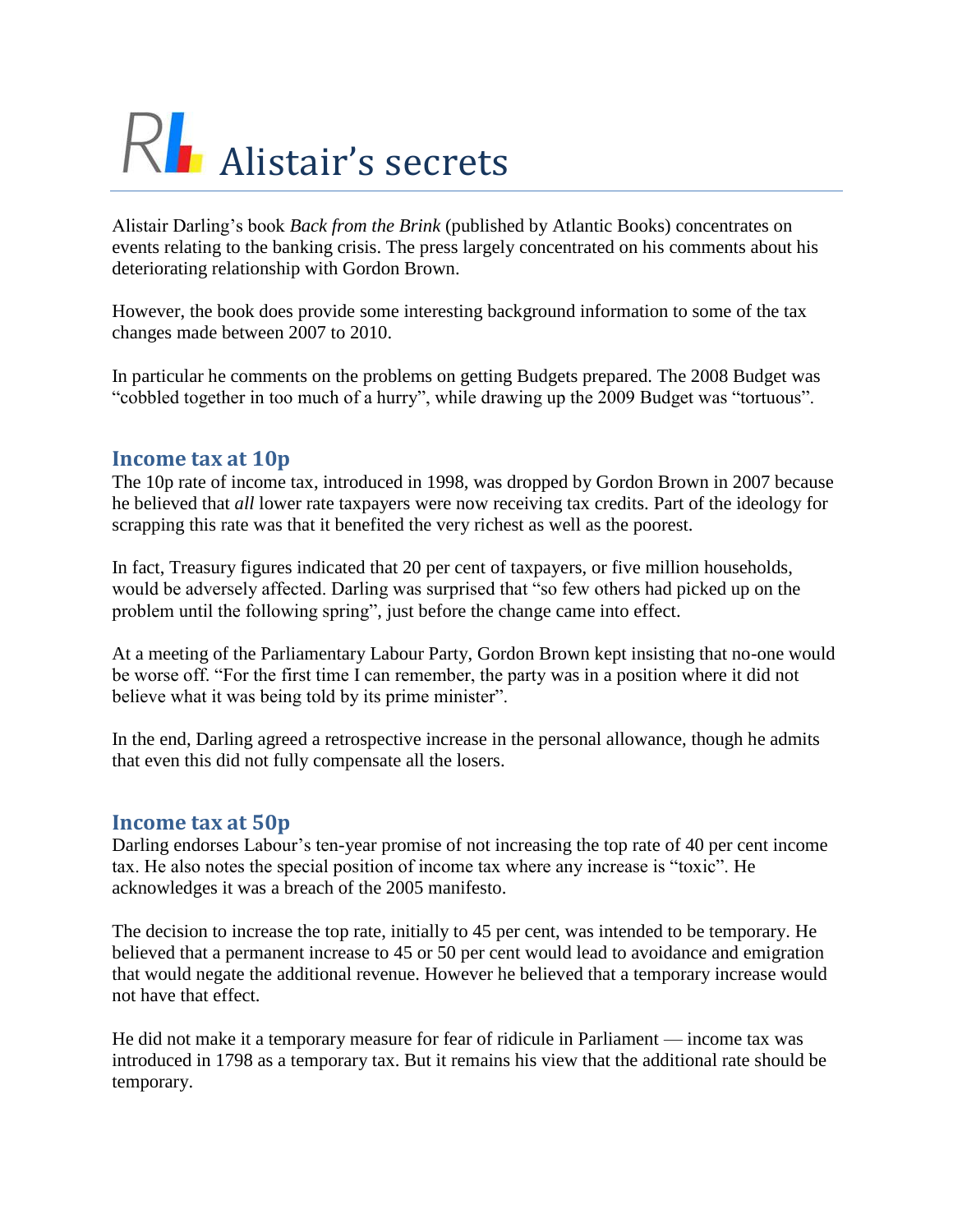#### **Inheritance tax**

In 2007, the Labour government identified inheritance tax as a "key issue" to their losing seats in the south east of England.

At the Conservative conference in 2007, George Osbourne "pulled off a theatrical coup" by announcing that he would raise the nil rate band to £1 million. Darling observes "we should never have allowed one conference speech from the opposition to destabilize us so badly."

The 2007 pre-Budget report wrongly assumed there would soon be an election, so it included the transferable nil rate band "to fix the political problem". By the time the election was called off, the Budget proposal had gone too far to be reversed. Darling also felt obliged to remain loyal to the prime minister, adding "that loyalty was to be severely tested over the next three years".

Darling makes clear that he was unsympathetic to this change as "only the unlucky, or bad planners, are saddled with inheritance tax".

The increase in capital gains tax from 10 per cent to 18 per cent was to pay for this change.

#### **HMRC**

On 18 October, HMRC lost two discs containing details of 25 million individuals. The discs were never recovered. Darling's own suspicion was that the culprit found them and destroyed them.

It was three weeks before HMRC told the Chancellor, who said that getting information "was like pulling teeth". Senior managers at HMRC had been told only two days earlier. To allow the police to start an enquiry and for banks to put security measures in place on individual accounts, Darling announced the loss to Parliament on 20 November.

He was concerned that the story should remain confidential until the announcement. He told George Osbourne and Vince Cable in confidence that morning. Before his announcement the story was leaked on Sky News. Darling suspected Osbourne or Cable of leaking it.

Darling concluded that senior management of HMRC did not know what was going on. The management structure was "opaque". He accepted Paul Gray's resignation as chairman "for these serious failings".

## **Non-doms**

The taxation of non-doms was the first major clash between Darling and Brown.

Brown wanted to tax all non-doms for however short a time they were working in the UK. This would have included people seconded to banks, universities, hospitals and even restaurants. He also could not see how they could introduce such a charge when they had not done so in the previous ten years of government. "It looked like — and was — a last-minute fix".